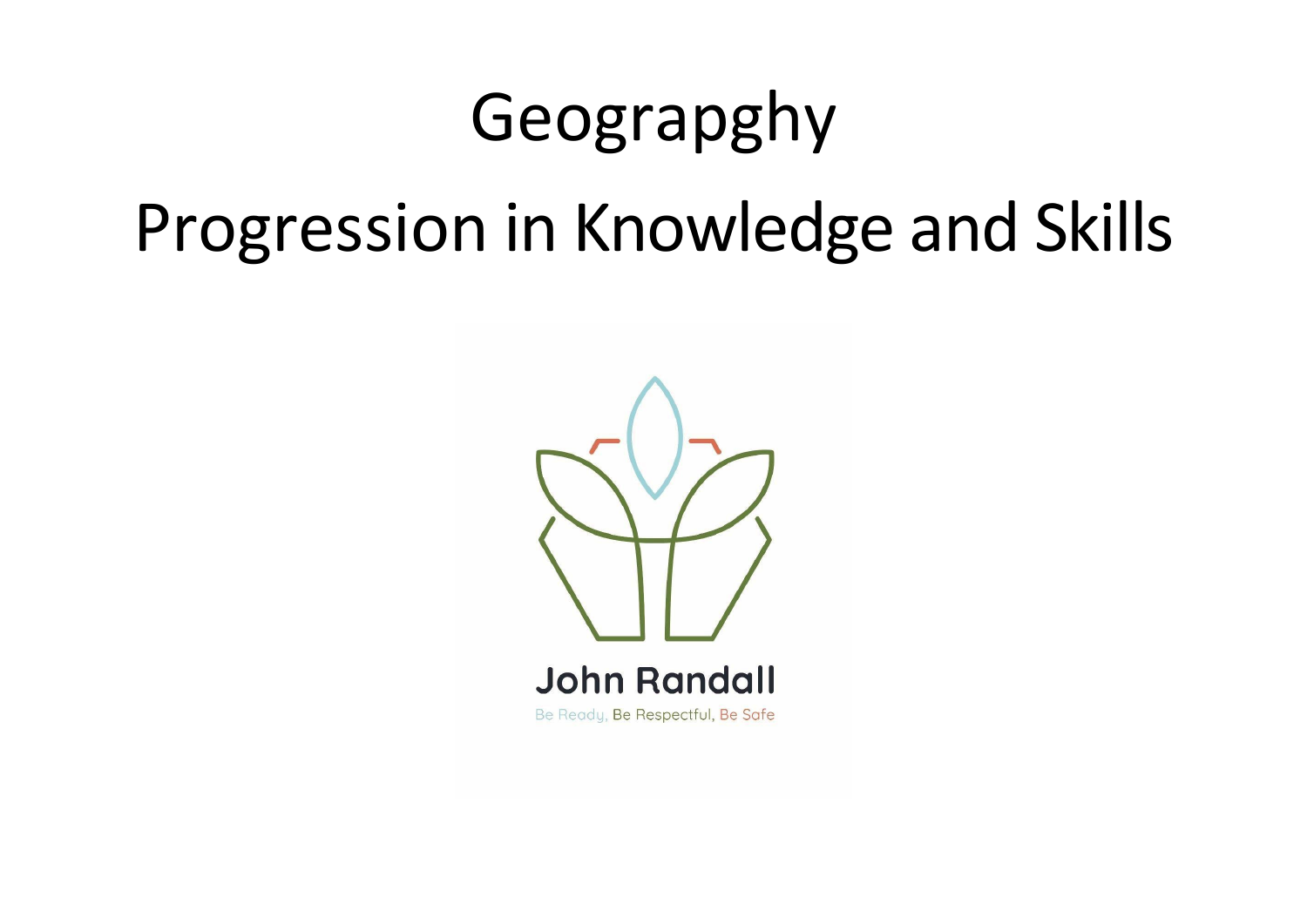| Skill                                                                                                                                                                                            | <b>EYFS</b>                                                                                                                                                                                                                                               | Year 1                                                                                                                                                                                                                                                                                                                                                                                                                                                                                                                                                     | Year 2                                                                                                                                                                                                                                                                                                                                                                                                                                                                                                                                                                                                                                                                                                                                                                                                                                                                                                  | Year 3                                                                                                                                                                                                                                                                                                                                                                                                                                | Year 4 | Year 5 | Year 6 |  |
|--------------------------------------------------------------------------------------------------------------------------------------------------------------------------------------------------|-----------------------------------------------------------------------------------------------------------------------------------------------------------------------------------------------------------------------------------------------------------|------------------------------------------------------------------------------------------------------------------------------------------------------------------------------------------------------------------------------------------------------------------------------------------------------------------------------------------------------------------------------------------------------------------------------------------------------------------------------------------------------------------------------------------------------------|---------------------------------------------------------------------------------------------------------------------------------------------------------------------------------------------------------------------------------------------------------------------------------------------------------------------------------------------------------------------------------------------------------------------------------------------------------------------------------------------------------------------------------------------------------------------------------------------------------------------------------------------------------------------------------------------------------------------------------------------------------------------------------------------------------------------------------------------------------------------------------------------------------|---------------------------------------------------------------------------------------------------------------------------------------------------------------------------------------------------------------------------------------------------------------------------------------------------------------------------------------------------------------------------------------------------------------------------------------|--------|--------|--------|--|
| <b>Early Learning</b><br><b>Goals and</b><br><b>National</b><br>Curriculum                                                                                                                       | ELG - Children know<br>about similarities and<br>differences in relation<br>to places, objects,<br>materials and living<br>things. They talk<br>about the features of<br>their own immediate                                                              | Key stage 1<br>Pupils should develop knowledge about the<br>world, the United Kingdom and their locality.<br>They should understand basic subject-specific<br>vocabulary relating to human and physical<br>geography and begin to use geographical skills,<br>including first-hand observation, to enhance<br>their locational awareness.                                                                                                                                                                                                                  |                                                                                                                                                                                                                                                                                                                                                                                                                                                                                                                                                                                                                                                                                                                                                                                                                                                                                                         | Key stage 2<br>Pupils should extend their knowledge and understanding beyond the local area to include the United<br>Kingdom and Europe, North and South America. This will include the location and characteristics of a<br>range of the world's most significant human and physical features. They should develop their use of<br>geographical knowledge, understanding and skills to enhance their locational and place knowledge. |        |        |        |  |
| environment and<br>how environments<br>might vary from one<br>another. They make<br>observations of<br>animals and plants<br>and explain why<br>some things occur,<br>and talk about<br>changes. | Pupils should be taught to:<br>Locational knowledge<br>-name and locate the world's 7 continents and<br>5 oceans<br>-name, locate and identify characteristics of<br>the 4 countries and capital cities of the United<br>Kingdom and its surrounding seas |                                                                                                                                                                                                                                                                                                                                                                                                                                                                                                                                                            | Pupils should be taught to:<br>Locational knowledge<br>-locate the world's countries, using maps to focus on Europe (including the location of Russia) and<br>North and South America, concentrating on their environmental regions, key physical and human<br>characteristics, countries, and major cities.<br>-name and locate counties and cities of the United Kingdom, geographical regions and their identifying<br>human and physical characteristics, key topographical features (including hills, mountains, coasts and<br>rivers), and land-use patterns; and understand how some of these aspects have changed over time<br>identify the position and significance of latitude, longitude, Equator, Northern Hemisphere, Southern<br>Hemisphere, the Tropics of Cancer and Capricorn, Arctic and Antarctic Circle, the Prime/Greenwich<br>Meridian and time zones (including day and night). |                                                                                                                                                                                                                                                                                                                                                                                                                                       |        |        |        |  |
|                                                                                                                                                                                                  |                                                                                                                                                                                                                                                           | Place knowledge<br>-understand geographical similarities and<br>differences through studying the human and<br>physical geography of a small area of the<br>United Kingdom, and of a small area in a<br>contrasting non-European country.                                                                                                                                                                                                                                                                                                                   |                                                                                                                                                                                                                                                                                                                                                                                                                                                                                                                                                                                                                                                                                                                                                                                                                                                                                                         | Place knowledge<br>-understand geographical similarities and differences through the study of human and physical<br>geography of a region of the United Kingdom, a region in a European country, and a region in North or<br>South America.                                                                                                                                                                                           |        |        |        |  |
|                                                                                                                                                                                                  |                                                                                                                                                                                                                                                           | Human and physical geography<br>-identify seasonal and daily weather patterns in<br>the United Kingdom and the location of hot<br>and cold areas of the world in relation to the<br>Equator and the North and South Poles.<br>-use basic geographical vocabulary to refer to:<br>key physical features, including: beach, cliff,<br>coast, forest, hill, mountain, sea, ocean, river,<br>soil, valley, vegetation, season and weather.<br>-key human features, including: city, town,<br>village, factory, farm, house, office, port,<br>harbour and shop. |                                                                                                                                                                                                                                                                                                                                                                                                                                                                                                                                                                                                                                                                                                                                                                                                                                                                                                         | Human and physical geography<br>-describe and understand key aspects of:<br>physical geography, including: climate zones, biomes and vegetation belts, rivers, mountains,<br>volcanoes and earthquakes, and the water cycle<br>human geography, including: types of settlement and land use, economic activity including trade links,<br>and the distribution of natural resources including energy, food, minerals and water.        |        |        |        |  |
|                                                                                                                                                                                                  |                                                                                                                                                                                                                                                           | <b>Geographical skills and fieldwork</b><br>-use world maps, atlases and globes to identify<br>the United Kingdom and its countries, as well                                                                                                                                                                                                                                                                                                                                                                                                               |                                                                                                                                                                                                                                                                                                                                                                                                                                                                                                                                                                                                                                                                                                                                                                                                                                                                                                         | <b>Geographical skills and fieldwork</b>                                                                                                                                                                                                                                                                                                                                                                                              |        |        |        |  |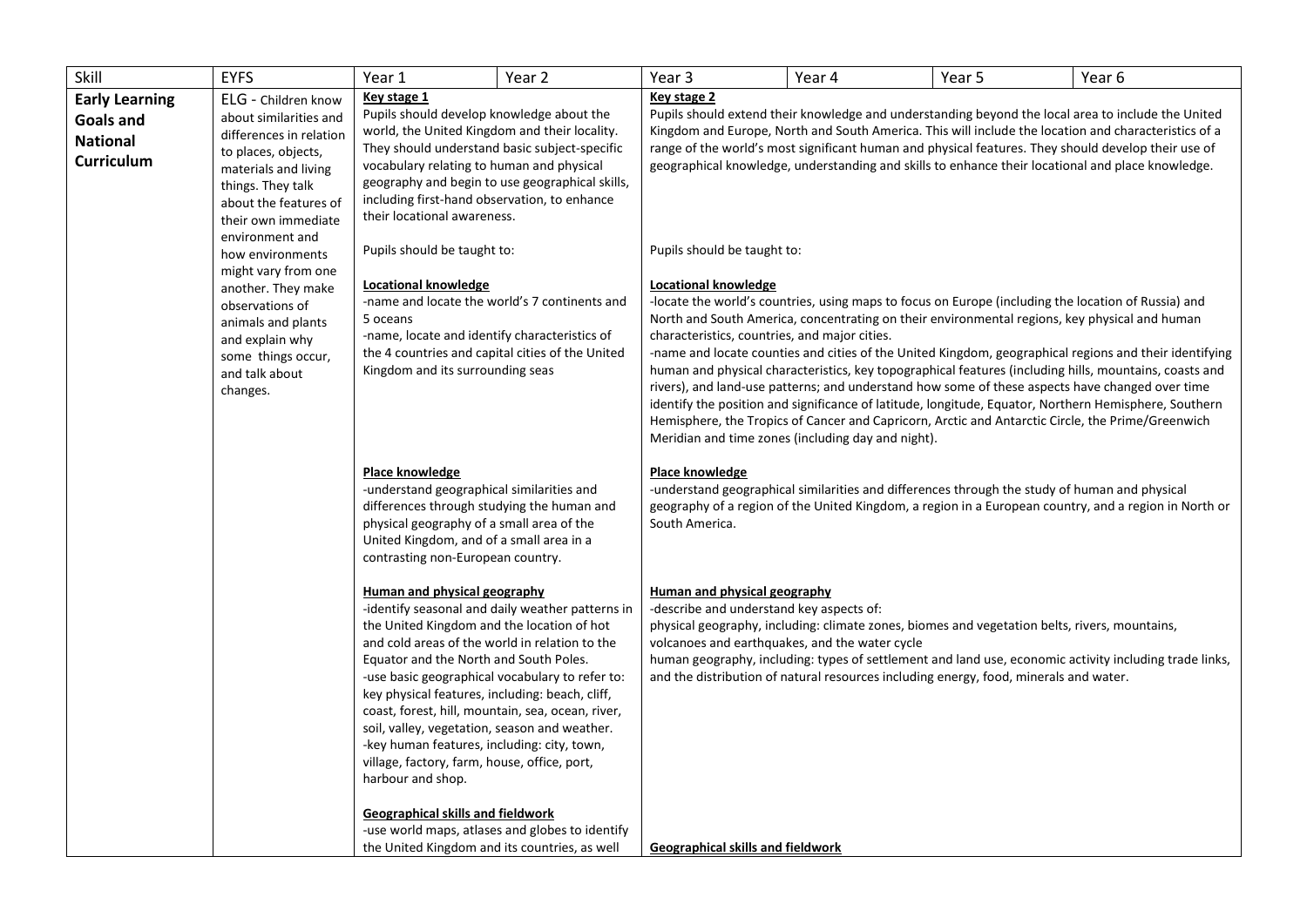|                                |                                                                                                           | as the countries, continents and oceans<br>studied at this key stage.<br>-use simple compass directions (north, south,<br>east and west) and locational and directional<br>language [for example, near and far, left and<br>right], to describe the location of features and<br>routes on a map.<br>-use aerial photographs and plan perspectives<br>to recognise landmarks and basic human and<br>physical features; devise a simple map; and use<br>and construct basic symbols in a key.<br>-use simple fieldwork and observational skills<br>to study the geography of their school and its<br>grounds and the key human and physical<br>features of its surrounding environment. |                                                                                                 | studied.                                                                                            | -use maps, atlases, globes and digital/computer mapping to locate countries and describe features<br>Ordnance Survey maps) to build their knowledge of the United Kingdom and the wider world<br>use fieldwork to observe, measure record and present the human and physical features in the local<br>area using a range of methods, including sketch maps, plans and graphs, and digital technologies. |                                                                                           | -use the 8 points of a compass, 4- and 6-figure grid references, symbols and key (including the use of                     |
|--------------------------------|-----------------------------------------------------------------------------------------------------------|---------------------------------------------------------------------------------------------------------------------------------------------------------------------------------------------------------------------------------------------------------------------------------------------------------------------------------------------------------------------------------------------------------------------------------------------------------------------------------------------------------------------------------------------------------------------------------------------------------------------------------------------------------------------------------------|-------------------------------------------------------------------------------------------------|-----------------------------------------------------------------------------------------------------|---------------------------------------------------------------------------------------------------------------------------------------------------------------------------------------------------------------------------------------------------------------------------------------------------------------------------------------------------------------------------------------------------------|-------------------------------------------------------------------------------------------|----------------------------------------------------------------------------------------------------------------------------|
|                                |                                                                                                           |                                                                                                                                                                                                                                                                                                                                                                                                                                                                                                                                                                                                                                                                                       |                                                                                                 |                                                                                                     |                                                                                                                                                                                                                                                                                                                                                                                                         |                                                                                           |                                                                                                                            |
|                                |                                                                                                           |                                                                                                                                                                                                                                                                                                                                                                                                                                                                                                                                                                                                                                                                                       |                                                                                                 |                                                                                                     |                                                                                                                                                                                                                                                                                                                                                                                                         |                                                                                           |                                                                                                                            |
| Geographical<br><b>Enquiry</b> | Describe their<br>immediate<br>environment using<br>knowledge from<br>observation,<br>discussion, stories | Name and<br>describe physical<br>and human<br>features in the<br>local environment.                                                                                                                                                                                                                                                                                                                                                                                                                                                                                                                                                                                                   | Sort, group and<br>compare physical<br>and human<br>features in the<br>local<br>environment eg, | Ask and respond<br>to simple<br>geographical<br>questions such as:<br>how are waterfalls<br>formed? | Respond to<br>challenging<br>geographical<br>questions by<br>planning a range<br>of tasks in order to                                                                                                                                                                                                                                                                                                   | Set own<br>challenging<br>questions when<br>investigating<br>geographical<br>features and | Draw on own<br>knowledge and<br>understanding, suggest<br>relevant geographical<br>questions and issues<br>and appropriate |
|                                | and maps.                                                                                                 |                                                                                                                                                                                                                                                                                                                                                                                                                                                                                                                                                                                                                                                                                       | physical = lakes,                                                                               |                                                                                                     | find the answers                                                                                                                                                                                                                                                                                                                                                                                        | issues                                                                                    |                                                                                                                            |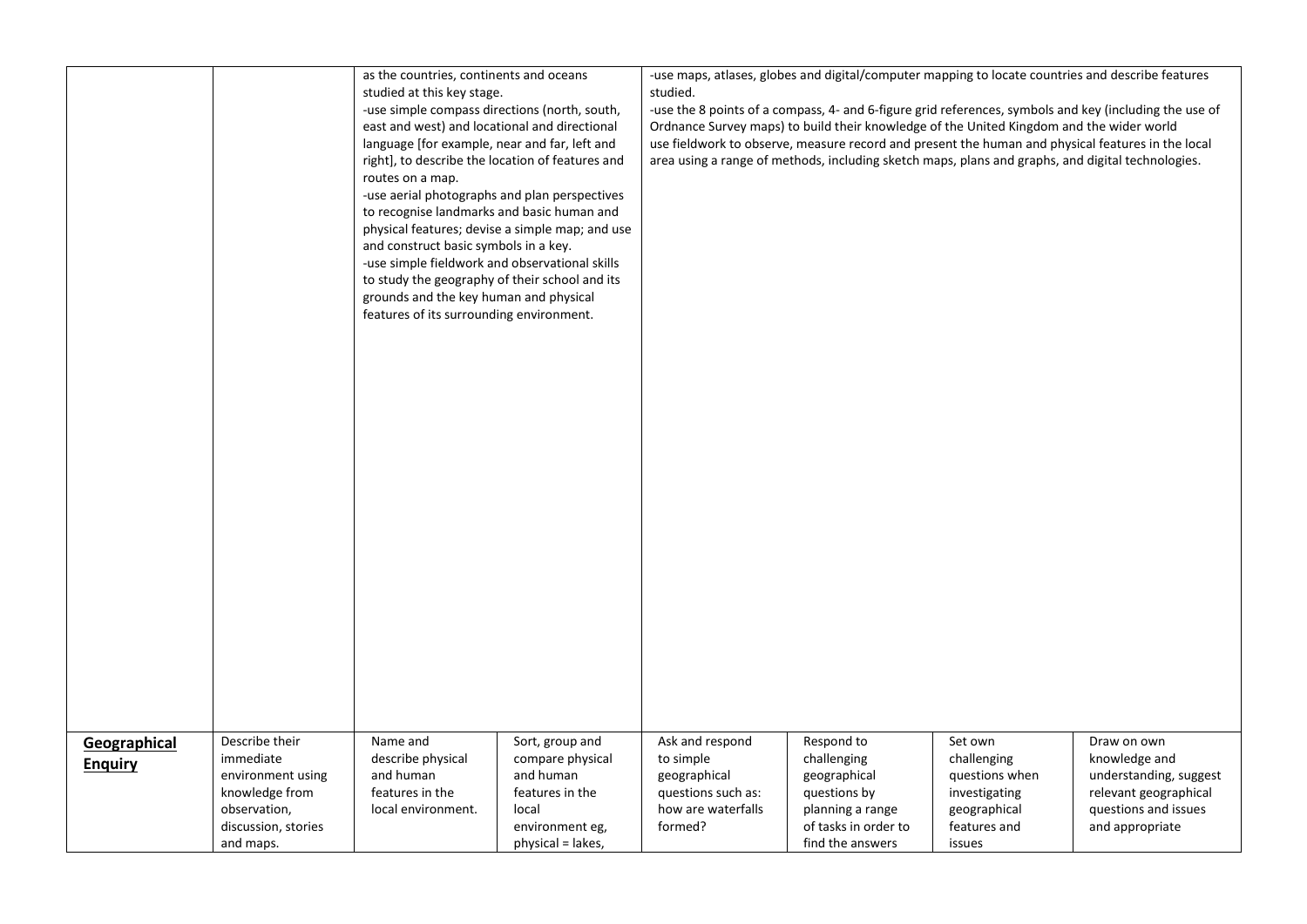|                                         | Identify features in<br>the local<br>environment, e.g.<br>house, farm,<br>church, street,<br>lamppost.<br>Use photos and<br>pictures to locate<br>places in the local<br>environment.<br>Understand some<br>important<br>processes and<br>changes in the<br>natural world<br>around them,<br>including the<br>seasons and<br>changing states of<br>matter. | Use photos and<br>simple street plans<br>to locate places of<br>interest in the<br>local<br>environment.eg,<br>shops, schools<br>church buildings<br>etc<br>Talk about the<br>features of the<br>local environment<br>that are liked and<br>disliked and why. | river, mountains,<br>climate.<br>Human=roads,<br>dams, buildings,<br>Use maps and<br>simple street<br>plans to locate<br>places and<br>features in the<br>locality and<br>further afield ie,<br>the next nearest<br>town.<br>Talk about and<br>compare features<br>of the local<br>environment | Use an increasing<br>range of<br>secondary sources<br>and first-hand<br>enquiry, e.g.<br>travel survey<br>counting the<br>different varieties<br>of vehicles on a<br>nearby road.<br>Present findings<br>of geographical<br>surveys using a<br>range of simple<br>graphs and charts<br>eg, bar charts and<br>pictograms.<br>Talk about<br>evidence, draw<br>simple<br>conclusions with<br>reference to data<br>collected or<br>observed. | eg what type of<br>land use is most<br>common in the<br>local are ie,<br>residential,<br>commercial,<br>transport,<br>educational,<br>religious,<br>recreational.<br>Use primary and<br>secondary sources<br>to find information<br>about a range of<br>localities eg,<br>rainfall and hours<br>of sunshine data<br>of two localities.<br>Present findings<br>and statistical<br>information in a<br>range of different<br>ways e.g. line<br>graphs and pie<br>charts.<br>Present reasoned<br>conclusions when<br>presenting my<br>findings with<br>reference to<br>evidence collected<br>or researched. | Select appropriate<br>sources of primary<br>(data collected<br>first-hand) and<br>secondary (data<br>found from books<br>and internet)<br>information to<br>support<br>investigation.<br>Select an<br>appropriate way<br>in which to<br>present statistical<br>information and<br>findings eg, mean<br>, mode, median,<br>range, scatter<br>graphs.<br>Ensure that<br>conclusions make<br>accurate<br>reference to the<br>evidence<br>presented. | sequences of<br>investigation.<br>Use multiple sources of<br>increasingly complex<br>skills and sources of<br>evidence and use<br>effectively eg, first-<br>hand, data in<br>textbooks, data from<br>websites.<br>Use Geographical<br><b>Information Systems</b><br>(GIS) to view, analyse<br>and interpret places<br>and data.<br>Present findings in a<br>coherent way and<br>reach conclusions that<br>are consistent with<br>evidence. |
|-----------------------------------------|------------------------------------------------------------------------------------------------------------------------------------------------------------------------------------------------------------------------------------------------------------------------------------------------------------------------------------------------------------|---------------------------------------------------------------------------------------------------------------------------------------------------------------------------------------------------------------------------------------------------------------|------------------------------------------------------------------------------------------------------------------------------------------------------------------------------------------------------------------------------------------------------------------------------------------------|------------------------------------------------------------------------------------------------------------------------------------------------------------------------------------------------------------------------------------------------------------------------------------------------------------------------------------------------------------------------------------------------------------------------------------------|----------------------------------------------------------------------------------------------------------------------------------------------------------------------------------------------------------------------------------------------------------------------------------------------------------------------------------------------------------------------------------------------------------------------------------------------------------------------------------------------------------------------------------------------------------------------------------------------------------|--------------------------------------------------------------------------------------------------------------------------------------------------------------------------------------------------------------------------------------------------------------------------------------------------------------------------------------------------------------------------------------------------------------------------------------------------|--------------------------------------------------------------------------------------------------------------------------------------------------------------------------------------------------------------------------------------------------------------------------------------------------------------------------------------------------------------------------------------------------------------------------------------------|
| Geographical<br>skills and<br>fieldwork | Talk about and<br>describe features<br>of the local<br>environment from<br>photos and<br>leaflets etc.                                                                                                                                                                                                                                                     | Carry out a small<br>local survey, e.g.<br>traffic, litter, land<br>use using tally<br>charts to record<br>data.                                                                                                                                              | Carry out a local<br>survey, e.g. traffic,<br>litter, land use<br>using a bar chart to<br>visually represent<br>the data collected.                                                                                                                                                            | Take part in simple<br>fieldwork using<br>simple equipment,<br>e.g. compass, map,<br>camera etc.                                                                                                                                                                                                                                                                                                                                         | Use a range of<br>equipment and<br>maps to conduct<br>fieldwork tasks.<br>Communicate<br>findings using<br>geographical                                                                                                                                                                                                                                                                                                                                                                                                                                                                                  | Use a range of<br>equipment and<br>maps to conduct<br>independent<br>fieldwork.<br>Communicate<br>findings using                                                                                                                                                                                                                                                                                                                                 | Build on knowledge of<br>globes, maps and<br>atlases and apply<br>knowledge routinely<br>both in the classroom<br>and the field.                                                                                                                                                                                                                                                                                                           |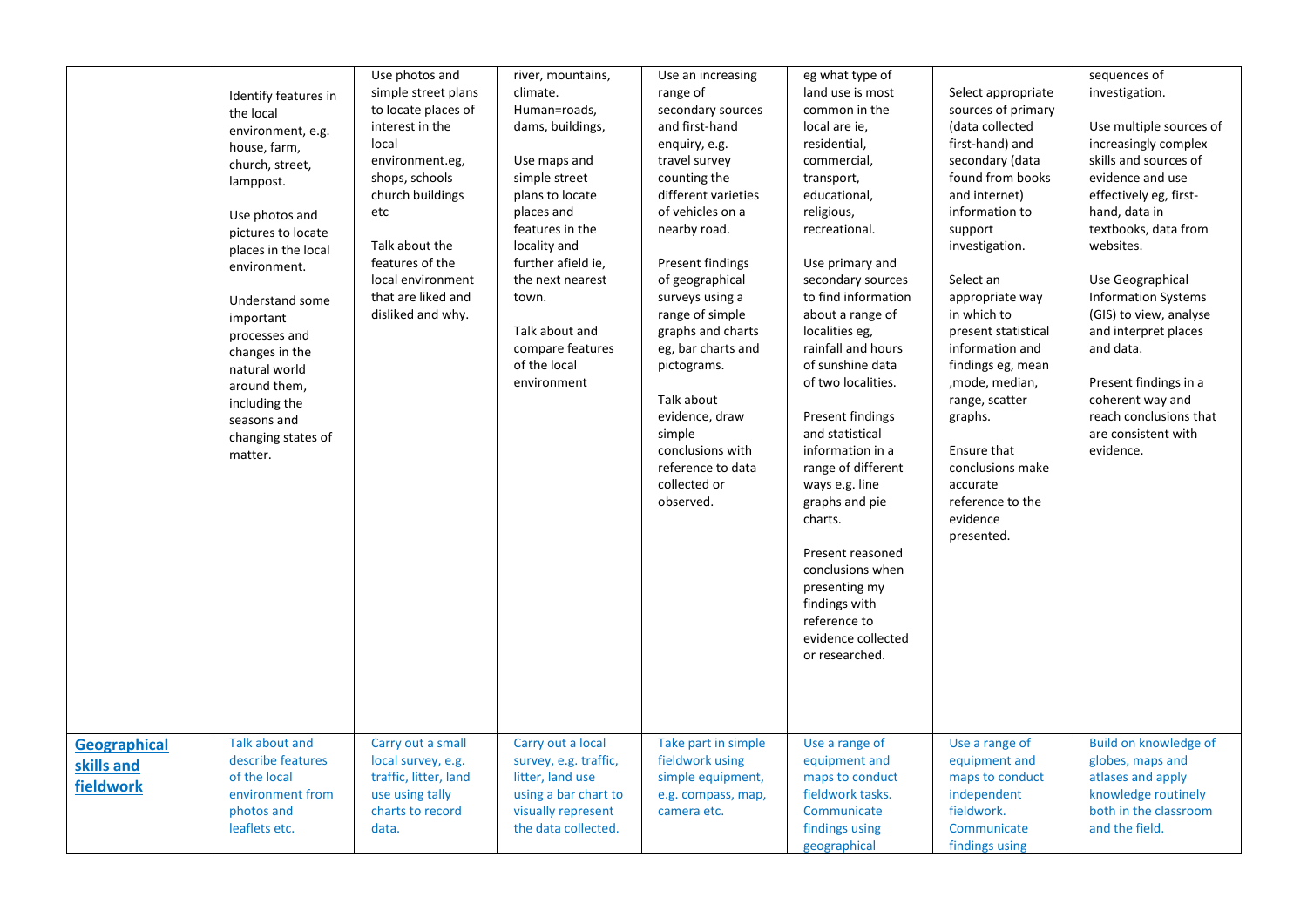| Label photos and    | Identify                             | Identify a range of            | Use simple             | terms, e.g.               | complex              | Use fieldwork in                    |
|---------------------|--------------------------------------|--------------------------------|------------------------|---------------------------|----------------------|-------------------------------------|
| pictures of the     | geographical                         | geographical                   | geographical           | location, land use,       | terminology, e.g.    | contrasting locations to            |
| local environment.  | features on a large                  | features on maps               | vocabulary, e.g.       | settlement.               | erosion, delta,      | collect, analyse and                |
| e.g. the church,    | scale map eg,                        | eg, roads, railway             | country, city,         |                           | meander.             | draw conclusions from               |
| river etc.          | river, mountains                     | tracks, rivers,                | climate, landscape.    | Map a route to            |                      | geographical data.                  |
|                     |                                      | mountains, low                 |                        | another location in       | Locate a city in the |                                     |
| Use simple aerial   | Create a simple                      | lying and elevated             | Follow a route on a    | the UK using four-        | UK using six-figure  | Locate places                       |
| photos to identify  | map of a familiar                    | land etc                       | map from a             | figure grid               | grid referencing.    | worldwide using six                 |
| landmarks and       | location and                         |                                | familiar location      | referencing.              | Map a route to       | figure grid referencing.            |
| basic human and     | create own                           | Create a simple                | within the local       |                           | other locations in   | Map a range of routes               |
| physical features.  | symbols and a                        | map of a familiar              | environment to         | Create maps of the        | <b>Europe and</b>    | to worldwide locations.             |
|                     | simple key to                        | location using                 | another location.      | local environment         | beyond.              |                                     |
| Use 'left', right', | represent                            | some traditional               | using four-figure      | and beyond using          |                      | Identify the most                   |
| 'forwards' and      | landmarks.                           | OS map symbols                 | grid referencing,      | conventional              | Plot a series of     | direct, cost effective              |
| 'back' to describe  |                                      | and a simple key to            | and/or 8 points of     | symbols, a key and        | points along a       | shortest route                      |
| the location of     | Use simple                           |                                |                        | four-figure grid          | route and use the    |                                     |
| features and        |                                      | represent<br>landmarks.        | a compass.             |                           | scale to calculate   | between two points or<br>locations. |
|                     | compass directions                   |                                | Plan and follow a      | referencing.              |                      |                                     |
| routes on a map.    | (North, South,<br>East, and West) to | Use the 8 points of            | route using an         | Use world maps,           | the distance.        |                                     |
|                     |                                      |                                |                        |                           |                      | Create maps using                   |
| With support        | describe the                         | the compass to<br>describe the | <b>Ordnance Survey</b> | atlases and globes<br>and | Create maps of       | appropriate scales and              |
| identify world      | location of                          |                                | map.                   |                           | the local            | six-figure grid                     |
| maps, atlases and   | features on a map.                   | location of                    |                        | digital/computer          | environment and      | referencing.                        |
| globes to identify  |                                      | features and                   | Use world maps,        | mapping to locate         | beyond using         |                                     |
| the United          | Use world maps,                      | routes on a map.               | atlases and globes     | countries and             | different scales     |                                     |
| Kingdom and its     | atlases and globes                   |                                | and                    | describe features         | and six-figure grid  |                                     |
| countries.          | to identify world                    | Use world maps,                | digital/computer       | studied                   | referencing.         |                                     |
|                     | countries and                        | atlases and globes             | mapping to locate      |                           |                      |                                     |
|                     | oceans.                              | to identify world              | towns/cities in the    |                           |                      |                                     |
|                     |                                      | countries,                     | UK.                    |                           |                      |                                     |
|                     |                                      | continents, oceans,            |                        |                           |                      |                                     |
|                     |                                      | capital cities etc.            |                        |                           |                      |                                     |
|                     |                                      |                                |                        |                           |                      |                                     |
|                     |                                      |                                |                        |                           |                      |                                     |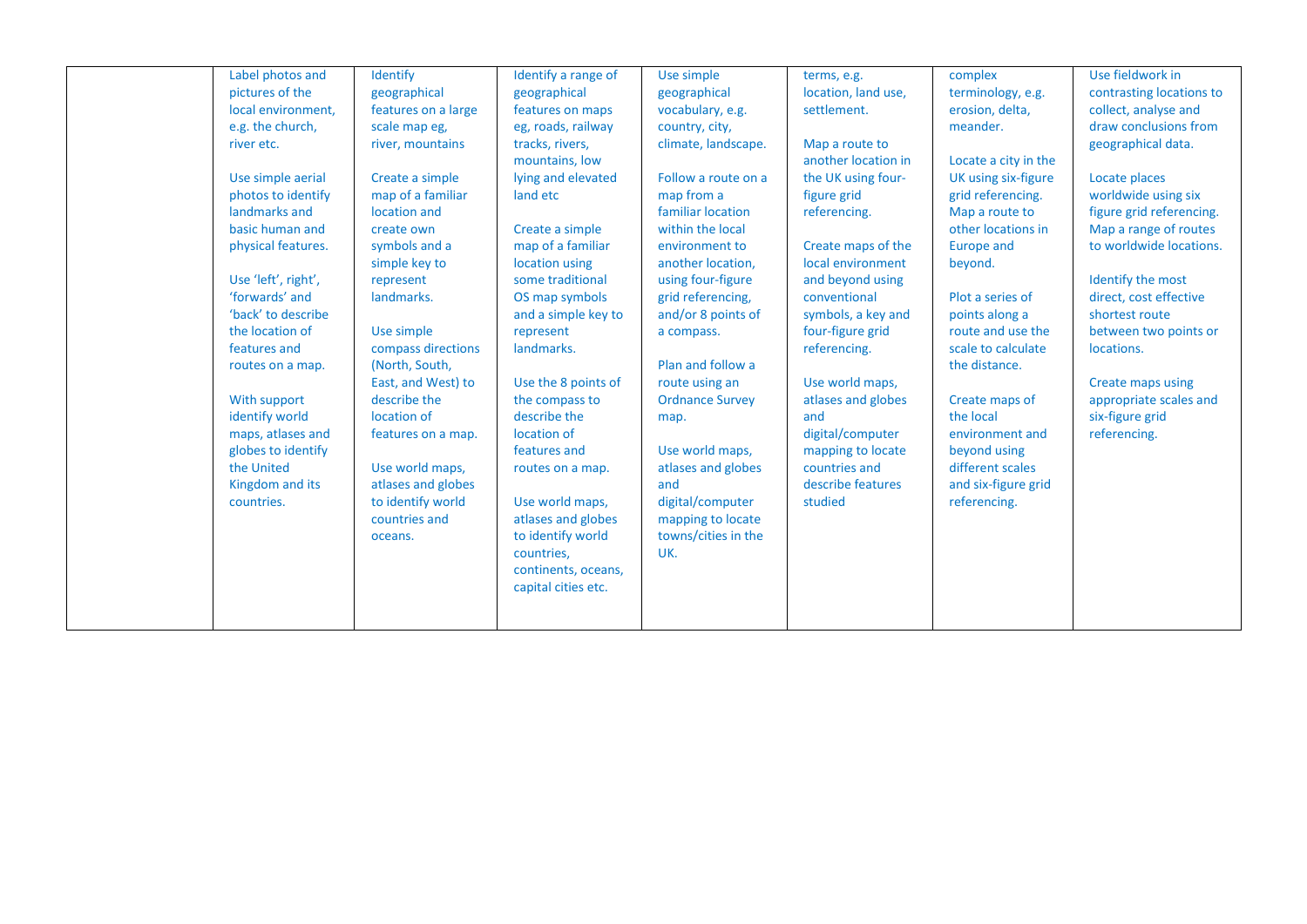| <b>Talk about and</b><br><b>Talk about and</b><br><b>Extend and deepen</b><br>Talk about and<br>Talk about and<br><b>Talk about and</b><br>Talk about and<br><b>Location and</b><br>compare a wide range<br>describe people and<br>describe key features<br>compare features of<br>describe features of<br>locational knowledge and<br>describe a range of<br>place knowledge<br>of locations,<br>places in the local<br>of the local area.<br>the local area.<br>localities beyond the<br>cities and countries<br>spatial awareness of the<br>countries, and<br>local area of Madeley,<br>around the world,<br>world's countries and<br>area.<br>continents around the<br>Describe and<br>Compare features of<br>including a region<br>including a region in a<br>environmental regions,<br>world, including a<br><b>Talk about</b><br>compare features of<br>localities, giving<br>within the United<br>including polar,<br>European country.<br>region within North or<br>similarities and<br>known localities.<br>reasons for their<br>temperate, tropical and<br>Kingdom.<br>South America.<br>differences between<br>similarities and<br>Support reasons for<br>hot deserts.<br>the similarities and<br>places, e.g. the<br>Talk about and<br>differences.<br>Describe and<br>Support reasons for<br>describe a<br>school playground<br>differences between<br>Recognise and explain<br>compare contrasting<br>the physical and<br>and the town park.<br>Compare and<br>locations within and<br>the physical and<br>how physical and human<br>contrasting locality in<br>human features of a<br>the UK compared to<br>contrast localities in<br>beyond the UK. (a<br>human features of a<br>processes interact to<br>location with factual<br>Talk about different<br>Madeley.<br>the UK.<br>contrasting non-<br>range of locations<br>influence and change<br>evidence eg, why<br>with factual evidence.<br>ways to travel, e.g.<br>European country)<br>landscapes, environments<br>large Valleys can be<br>Name and locate the<br>on foot, by car, train,<br>Name and locate the<br>found due to glacial<br>and climates over time eg,<br>erosion and why<br>four countries of the<br>bus etc.<br>world's seven<br>Suggest reasons for<br>Identify physical and<br>increased rainfall<br>people might settle in<br>United kingdom,<br>continents and five<br>the location of towns<br>human features that<br>increases erosional power<br>a particular location.<br>Name and locate the<br>capital cities and<br>and settlements in a<br>have contributed<br>of rivers which widen and<br>oceans.<br>four countries of the<br>surrounding seas.<br>particular place, e.g.<br>towards the change<br>alter river channels and<br>Suggest ways in which<br><b>United Kingdom</b><br>and development of a<br>meanders. Humans<br>Compare and<br>next to a river, on a<br>a location might<br>contrast the world's<br>hilltop for defence eg<br>impact on climate and the<br>locality.<br>develop and change in<br>Greenhouse effect.<br><b>Explain some</b><br>seven continents and<br>Shrewsbury.<br>the future, based on<br>similarities and<br>Explain about the way<br>five oceans.<br>factual information<br>differences between<br>Identify physical and<br>in which the physical<br>Describe the ways in<br>eg, The arrival of a<br>life in other<br>human features<br>location can<br>which physical and human<br>multinational business<br>within a local study<br>determine the growth<br>countries, drawing<br>processes operating at<br>to Telford might<br>on knowledge from<br>and how they have<br>of a settlement or<br>different scales create<br>change land use and<br>stories and maps.<br>changed over time.<br>geographical patterns and<br>industry.<br>create jobs which<br>lead to changes in places<br>attract people to the<br><b>Explore the natural</b><br><b>Identify the Northern</b><br>Identify the Equator,<br>eg, redevelopment of an<br>area.<br>and Southern<br>and the Tropics of<br>world around them,<br>area attracts people to<br>Identify and describe<br>making observations<br><b>Cancer and Capricorn</b><br>live and work affecting its<br>Hemispheres and the<br>the links and<br>and drawing pictures<br><b>Arctic and Antarctic</b><br>on a Word map.<br>population.<br>relationships that<br>of animals and<br>Circles on a World<br>connect localities<br>plants.<br>Recognise the many links<br>map.<br>both within and<br>and relationships that<br>beyond the UK eg, are<br>make places dependent<br>locations found in<br>on each other eg,<br>coastal areas or the<br>workforce in surrounding<br>tropics. Do locations<br>areas fill jobs for local<br>have manufacturing<br>businesses.<br>areas.<br>Identify the position<br>of locations using<br>latitude and longitude<br>and the<br>Prime/Greenwich<br><b>Meridian and time</b><br>zones. |  |  |  |  |
|----------------------------------------------------------------------------------------------------------------------------------------------------------------------------------------------------------------------------------------------------------------------------------------------------------------------------------------------------------------------------------------------------------------------------------------------------------------------------------------------------------------------------------------------------------------------------------------------------------------------------------------------------------------------------------------------------------------------------------------------------------------------------------------------------------------------------------------------------------------------------------------------------------------------------------------------------------------------------------------------------------------------------------------------------------------------------------------------------------------------------------------------------------------------------------------------------------------------------------------------------------------------------------------------------------------------------------------------------------------------------------------------------------------------------------------------------------------------------------------------------------------------------------------------------------------------------------------------------------------------------------------------------------------------------------------------------------------------------------------------------------------------------------------------------------------------------------------------------------------------------------------------------------------------------------------------------------------------------------------------------------------------------------------------------------------------------------------------------------------------------------------------------------------------------------------------------------------------------------------------------------------------------------------------------------------------------------------------------------------------------------------------------------------------------------------------------------------------------------------------------------------------------------------------------------------------------------------------------------------------------------------------------------------------------------------------------------------------------------------------------------------------------------------------------------------------------------------------------------------------------------------------------------------------------------------------------------------------------------------------------------------------------------------------------------------------------------------------------------------------------------------------------------------------------------------------------------------------------------------------------------------------------------------------------------------------------------------------------------------------------------------------------------------------------------------------------------------------------------------------------------------------------------------------------------------------------------------------------------------------------------------------------------------------------------------------------------------------------------------------------------------------------------------------------------------------------------------------------------------------------------------------------------------------------------------------------------------------------------------------------------------------------------------------------------------------------------------------------------------------------------------------------------------------------------------------------------------------------------------------------------------------------------------------------------------------------------------------------------------------------------------------------------------------------------------------------------------------------------------------------------------------------------------------------------------------------------------------------------------------------------------------------------------------------------------------------------------------------------------------------------------------------------------------------------------------------------------------------------------------------------------------------------------|--|--|--|--|
|                                                                                                                                                                                                                                                                                                                                                                                                                                                                                                                                                                                                                                                                                                                                                                                                                                                                                                                                                                                                                                                                                                                                                                                                                                                                                                                                                                                                                                                                                                                                                                                                                                                                                                                                                                                                                                                                                                                                                                                                                                                                                                                                                                                                                                                                                                                                                                                                                                                                                                                                                                                                                                                                                                                                                                                                                                                                                                                                                                                                                                                                                                                                                                                                                                                                                                                                                                                                                                                                                                                                                                                                                                                                                                                                                                                                                                                                                                                                                                                                                                                                                                                                                                                                                                                                                                                                                                                                                                                                                                                                                                                                                                                                                                                                                                                                                                                                                                                |  |  |  |  |
|                                                                                                                                                                                                                                                                                                                                                                                                                                                                                                                                                                                                                                                                                                                                                                                                                                                                                                                                                                                                                                                                                                                                                                                                                                                                                                                                                                                                                                                                                                                                                                                                                                                                                                                                                                                                                                                                                                                                                                                                                                                                                                                                                                                                                                                                                                                                                                                                                                                                                                                                                                                                                                                                                                                                                                                                                                                                                                                                                                                                                                                                                                                                                                                                                                                                                                                                                                                                                                                                                                                                                                                                                                                                                                                                                                                                                                                                                                                                                                                                                                                                                                                                                                                                                                                                                                                                                                                                                                                                                                                                                                                                                                                                                                                                                                                                                                                                                                                |  |  |  |  |
|                                                                                                                                                                                                                                                                                                                                                                                                                                                                                                                                                                                                                                                                                                                                                                                                                                                                                                                                                                                                                                                                                                                                                                                                                                                                                                                                                                                                                                                                                                                                                                                                                                                                                                                                                                                                                                                                                                                                                                                                                                                                                                                                                                                                                                                                                                                                                                                                                                                                                                                                                                                                                                                                                                                                                                                                                                                                                                                                                                                                                                                                                                                                                                                                                                                                                                                                                                                                                                                                                                                                                                                                                                                                                                                                                                                                                                                                                                                                                                                                                                                                                                                                                                                                                                                                                                                                                                                                                                                                                                                                                                                                                                                                                                                                                                                                                                                                                                                |  |  |  |  |
|                                                                                                                                                                                                                                                                                                                                                                                                                                                                                                                                                                                                                                                                                                                                                                                                                                                                                                                                                                                                                                                                                                                                                                                                                                                                                                                                                                                                                                                                                                                                                                                                                                                                                                                                                                                                                                                                                                                                                                                                                                                                                                                                                                                                                                                                                                                                                                                                                                                                                                                                                                                                                                                                                                                                                                                                                                                                                                                                                                                                                                                                                                                                                                                                                                                                                                                                                                                                                                                                                                                                                                                                                                                                                                                                                                                                                                                                                                                                                                                                                                                                                                                                                                                                                                                                                                                                                                                                                                                                                                                                                                                                                                                                                                                                                                                                                                                                                                                |  |  |  |  |
|                                                                                                                                                                                                                                                                                                                                                                                                                                                                                                                                                                                                                                                                                                                                                                                                                                                                                                                                                                                                                                                                                                                                                                                                                                                                                                                                                                                                                                                                                                                                                                                                                                                                                                                                                                                                                                                                                                                                                                                                                                                                                                                                                                                                                                                                                                                                                                                                                                                                                                                                                                                                                                                                                                                                                                                                                                                                                                                                                                                                                                                                                                                                                                                                                                                                                                                                                                                                                                                                                                                                                                                                                                                                                                                                                                                                                                                                                                                                                                                                                                                                                                                                                                                                                                                                                                                                                                                                                                                                                                                                                                                                                                                                                                                                                                                                                                                                                                                |  |  |  |  |
|                                                                                                                                                                                                                                                                                                                                                                                                                                                                                                                                                                                                                                                                                                                                                                                                                                                                                                                                                                                                                                                                                                                                                                                                                                                                                                                                                                                                                                                                                                                                                                                                                                                                                                                                                                                                                                                                                                                                                                                                                                                                                                                                                                                                                                                                                                                                                                                                                                                                                                                                                                                                                                                                                                                                                                                                                                                                                                                                                                                                                                                                                                                                                                                                                                                                                                                                                                                                                                                                                                                                                                                                                                                                                                                                                                                                                                                                                                                                                                                                                                                                                                                                                                                                                                                                                                                                                                                                                                                                                                                                                                                                                                                                                                                                                                                                                                                                                                                |  |  |  |  |
|                                                                                                                                                                                                                                                                                                                                                                                                                                                                                                                                                                                                                                                                                                                                                                                                                                                                                                                                                                                                                                                                                                                                                                                                                                                                                                                                                                                                                                                                                                                                                                                                                                                                                                                                                                                                                                                                                                                                                                                                                                                                                                                                                                                                                                                                                                                                                                                                                                                                                                                                                                                                                                                                                                                                                                                                                                                                                                                                                                                                                                                                                                                                                                                                                                                                                                                                                                                                                                                                                                                                                                                                                                                                                                                                                                                                                                                                                                                                                                                                                                                                                                                                                                                                                                                                                                                                                                                                                                                                                                                                                                                                                                                                                                                                                                                                                                                                                                                |  |  |  |  |
|                                                                                                                                                                                                                                                                                                                                                                                                                                                                                                                                                                                                                                                                                                                                                                                                                                                                                                                                                                                                                                                                                                                                                                                                                                                                                                                                                                                                                                                                                                                                                                                                                                                                                                                                                                                                                                                                                                                                                                                                                                                                                                                                                                                                                                                                                                                                                                                                                                                                                                                                                                                                                                                                                                                                                                                                                                                                                                                                                                                                                                                                                                                                                                                                                                                                                                                                                                                                                                                                                                                                                                                                                                                                                                                                                                                                                                                                                                                                                                                                                                                                                                                                                                                                                                                                                                                                                                                                                                                                                                                                                                                                                                                                                                                                                                                                                                                                                                                |  |  |  |  |
|                                                                                                                                                                                                                                                                                                                                                                                                                                                                                                                                                                                                                                                                                                                                                                                                                                                                                                                                                                                                                                                                                                                                                                                                                                                                                                                                                                                                                                                                                                                                                                                                                                                                                                                                                                                                                                                                                                                                                                                                                                                                                                                                                                                                                                                                                                                                                                                                                                                                                                                                                                                                                                                                                                                                                                                                                                                                                                                                                                                                                                                                                                                                                                                                                                                                                                                                                                                                                                                                                                                                                                                                                                                                                                                                                                                                                                                                                                                                                                                                                                                                                                                                                                                                                                                                                                                                                                                                                                                                                                                                                                                                                                                                                                                                                                                                                                                                                                                |  |  |  |  |
|                                                                                                                                                                                                                                                                                                                                                                                                                                                                                                                                                                                                                                                                                                                                                                                                                                                                                                                                                                                                                                                                                                                                                                                                                                                                                                                                                                                                                                                                                                                                                                                                                                                                                                                                                                                                                                                                                                                                                                                                                                                                                                                                                                                                                                                                                                                                                                                                                                                                                                                                                                                                                                                                                                                                                                                                                                                                                                                                                                                                                                                                                                                                                                                                                                                                                                                                                                                                                                                                                                                                                                                                                                                                                                                                                                                                                                                                                                                                                                                                                                                                                                                                                                                                                                                                                                                                                                                                                                                                                                                                                                                                                                                                                                                                                                                                                                                                                                                |  |  |  |  |
|                                                                                                                                                                                                                                                                                                                                                                                                                                                                                                                                                                                                                                                                                                                                                                                                                                                                                                                                                                                                                                                                                                                                                                                                                                                                                                                                                                                                                                                                                                                                                                                                                                                                                                                                                                                                                                                                                                                                                                                                                                                                                                                                                                                                                                                                                                                                                                                                                                                                                                                                                                                                                                                                                                                                                                                                                                                                                                                                                                                                                                                                                                                                                                                                                                                                                                                                                                                                                                                                                                                                                                                                                                                                                                                                                                                                                                                                                                                                                                                                                                                                                                                                                                                                                                                                                                                                                                                                                                                                                                                                                                                                                                                                                                                                                                                                                                                                                                                |  |  |  |  |
|                                                                                                                                                                                                                                                                                                                                                                                                                                                                                                                                                                                                                                                                                                                                                                                                                                                                                                                                                                                                                                                                                                                                                                                                                                                                                                                                                                                                                                                                                                                                                                                                                                                                                                                                                                                                                                                                                                                                                                                                                                                                                                                                                                                                                                                                                                                                                                                                                                                                                                                                                                                                                                                                                                                                                                                                                                                                                                                                                                                                                                                                                                                                                                                                                                                                                                                                                                                                                                                                                                                                                                                                                                                                                                                                                                                                                                                                                                                                                                                                                                                                                                                                                                                                                                                                                                                                                                                                                                                                                                                                                                                                                                                                                                                                                                                                                                                                                                                |  |  |  |  |
|                                                                                                                                                                                                                                                                                                                                                                                                                                                                                                                                                                                                                                                                                                                                                                                                                                                                                                                                                                                                                                                                                                                                                                                                                                                                                                                                                                                                                                                                                                                                                                                                                                                                                                                                                                                                                                                                                                                                                                                                                                                                                                                                                                                                                                                                                                                                                                                                                                                                                                                                                                                                                                                                                                                                                                                                                                                                                                                                                                                                                                                                                                                                                                                                                                                                                                                                                                                                                                                                                                                                                                                                                                                                                                                                                                                                                                                                                                                                                                                                                                                                                                                                                                                                                                                                                                                                                                                                                                                                                                                                                                                                                                                                                                                                                                                                                                                                                                                |  |  |  |  |
|                                                                                                                                                                                                                                                                                                                                                                                                                                                                                                                                                                                                                                                                                                                                                                                                                                                                                                                                                                                                                                                                                                                                                                                                                                                                                                                                                                                                                                                                                                                                                                                                                                                                                                                                                                                                                                                                                                                                                                                                                                                                                                                                                                                                                                                                                                                                                                                                                                                                                                                                                                                                                                                                                                                                                                                                                                                                                                                                                                                                                                                                                                                                                                                                                                                                                                                                                                                                                                                                                                                                                                                                                                                                                                                                                                                                                                                                                                                                                                                                                                                                                                                                                                                                                                                                                                                                                                                                                                                                                                                                                                                                                                                                                                                                                                                                                                                                                                                |  |  |  |  |
|                                                                                                                                                                                                                                                                                                                                                                                                                                                                                                                                                                                                                                                                                                                                                                                                                                                                                                                                                                                                                                                                                                                                                                                                                                                                                                                                                                                                                                                                                                                                                                                                                                                                                                                                                                                                                                                                                                                                                                                                                                                                                                                                                                                                                                                                                                                                                                                                                                                                                                                                                                                                                                                                                                                                                                                                                                                                                                                                                                                                                                                                                                                                                                                                                                                                                                                                                                                                                                                                                                                                                                                                                                                                                                                                                                                                                                                                                                                                                                                                                                                                                                                                                                                                                                                                                                                                                                                                                                                                                                                                                                                                                                                                                                                                                                                                                                                                                                                |  |  |  |  |
|                                                                                                                                                                                                                                                                                                                                                                                                                                                                                                                                                                                                                                                                                                                                                                                                                                                                                                                                                                                                                                                                                                                                                                                                                                                                                                                                                                                                                                                                                                                                                                                                                                                                                                                                                                                                                                                                                                                                                                                                                                                                                                                                                                                                                                                                                                                                                                                                                                                                                                                                                                                                                                                                                                                                                                                                                                                                                                                                                                                                                                                                                                                                                                                                                                                                                                                                                                                                                                                                                                                                                                                                                                                                                                                                                                                                                                                                                                                                                                                                                                                                                                                                                                                                                                                                                                                                                                                                                                                                                                                                                                                                                                                                                                                                                                                                                                                                                                                |  |  |  |  |
|                                                                                                                                                                                                                                                                                                                                                                                                                                                                                                                                                                                                                                                                                                                                                                                                                                                                                                                                                                                                                                                                                                                                                                                                                                                                                                                                                                                                                                                                                                                                                                                                                                                                                                                                                                                                                                                                                                                                                                                                                                                                                                                                                                                                                                                                                                                                                                                                                                                                                                                                                                                                                                                                                                                                                                                                                                                                                                                                                                                                                                                                                                                                                                                                                                                                                                                                                                                                                                                                                                                                                                                                                                                                                                                                                                                                                                                                                                                                                                                                                                                                                                                                                                                                                                                                                                                                                                                                                                                                                                                                                                                                                                                                                                                                                                                                                                                                                                                |  |  |  |  |
|                                                                                                                                                                                                                                                                                                                                                                                                                                                                                                                                                                                                                                                                                                                                                                                                                                                                                                                                                                                                                                                                                                                                                                                                                                                                                                                                                                                                                                                                                                                                                                                                                                                                                                                                                                                                                                                                                                                                                                                                                                                                                                                                                                                                                                                                                                                                                                                                                                                                                                                                                                                                                                                                                                                                                                                                                                                                                                                                                                                                                                                                                                                                                                                                                                                                                                                                                                                                                                                                                                                                                                                                                                                                                                                                                                                                                                                                                                                                                                                                                                                                                                                                                                                                                                                                                                                                                                                                                                                                                                                                                                                                                                                                                                                                                                                                                                                                                                                |  |  |  |  |
|                                                                                                                                                                                                                                                                                                                                                                                                                                                                                                                                                                                                                                                                                                                                                                                                                                                                                                                                                                                                                                                                                                                                                                                                                                                                                                                                                                                                                                                                                                                                                                                                                                                                                                                                                                                                                                                                                                                                                                                                                                                                                                                                                                                                                                                                                                                                                                                                                                                                                                                                                                                                                                                                                                                                                                                                                                                                                                                                                                                                                                                                                                                                                                                                                                                                                                                                                                                                                                                                                                                                                                                                                                                                                                                                                                                                                                                                                                                                                                                                                                                                                                                                                                                                                                                                                                                                                                                                                                                                                                                                                                                                                                                                                                                                                                                                                                                                                                                |  |  |  |  |
|                                                                                                                                                                                                                                                                                                                                                                                                                                                                                                                                                                                                                                                                                                                                                                                                                                                                                                                                                                                                                                                                                                                                                                                                                                                                                                                                                                                                                                                                                                                                                                                                                                                                                                                                                                                                                                                                                                                                                                                                                                                                                                                                                                                                                                                                                                                                                                                                                                                                                                                                                                                                                                                                                                                                                                                                                                                                                                                                                                                                                                                                                                                                                                                                                                                                                                                                                                                                                                                                                                                                                                                                                                                                                                                                                                                                                                                                                                                                                                                                                                                                                                                                                                                                                                                                                                                                                                                                                                                                                                                                                                                                                                                                                                                                                                                                                                                                                                                |  |  |  |  |
|                                                                                                                                                                                                                                                                                                                                                                                                                                                                                                                                                                                                                                                                                                                                                                                                                                                                                                                                                                                                                                                                                                                                                                                                                                                                                                                                                                                                                                                                                                                                                                                                                                                                                                                                                                                                                                                                                                                                                                                                                                                                                                                                                                                                                                                                                                                                                                                                                                                                                                                                                                                                                                                                                                                                                                                                                                                                                                                                                                                                                                                                                                                                                                                                                                                                                                                                                                                                                                                                                                                                                                                                                                                                                                                                                                                                                                                                                                                                                                                                                                                                                                                                                                                                                                                                                                                                                                                                                                                                                                                                                                                                                                                                                                                                                                                                                                                                                                                |  |  |  |  |
|                                                                                                                                                                                                                                                                                                                                                                                                                                                                                                                                                                                                                                                                                                                                                                                                                                                                                                                                                                                                                                                                                                                                                                                                                                                                                                                                                                                                                                                                                                                                                                                                                                                                                                                                                                                                                                                                                                                                                                                                                                                                                                                                                                                                                                                                                                                                                                                                                                                                                                                                                                                                                                                                                                                                                                                                                                                                                                                                                                                                                                                                                                                                                                                                                                                                                                                                                                                                                                                                                                                                                                                                                                                                                                                                                                                                                                                                                                                                                                                                                                                                                                                                                                                                                                                                                                                                                                                                                                                                                                                                                                                                                                                                                                                                                                                                                                                                                                                |  |  |  |  |
|                                                                                                                                                                                                                                                                                                                                                                                                                                                                                                                                                                                                                                                                                                                                                                                                                                                                                                                                                                                                                                                                                                                                                                                                                                                                                                                                                                                                                                                                                                                                                                                                                                                                                                                                                                                                                                                                                                                                                                                                                                                                                                                                                                                                                                                                                                                                                                                                                                                                                                                                                                                                                                                                                                                                                                                                                                                                                                                                                                                                                                                                                                                                                                                                                                                                                                                                                                                                                                                                                                                                                                                                                                                                                                                                                                                                                                                                                                                                                                                                                                                                                                                                                                                                                                                                                                                                                                                                                                                                                                                                                                                                                                                                                                                                                                                                                                                                                                                |  |  |  |  |
|                                                                                                                                                                                                                                                                                                                                                                                                                                                                                                                                                                                                                                                                                                                                                                                                                                                                                                                                                                                                                                                                                                                                                                                                                                                                                                                                                                                                                                                                                                                                                                                                                                                                                                                                                                                                                                                                                                                                                                                                                                                                                                                                                                                                                                                                                                                                                                                                                                                                                                                                                                                                                                                                                                                                                                                                                                                                                                                                                                                                                                                                                                                                                                                                                                                                                                                                                                                                                                                                                                                                                                                                                                                                                                                                                                                                                                                                                                                                                                                                                                                                                                                                                                                                                                                                                                                                                                                                                                                                                                                                                                                                                                                                                                                                                                                                                                                                                                                |  |  |  |  |
|                                                                                                                                                                                                                                                                                                                                                                                                                                                                                                                                                                                                                                                                                                                                                                                                                                                                                                                                                                                                                                                                                                                                                                                                                                                                                                                                                                                                                                                                                                                                                                                                                                                                                                                                                                                                                                                                                                                                                                                                                                                                                                                                                                                                                                                                                                                                                                                                                                                                                                                                                                                                                                                                                                                                                                                                                                                                                                                                                                                                                                                                                                                                                                                                                                                                                                                                                                                                                                                                                                                                                                                                                                                                                                                                                                                                                                                                                                                                                                                                                                                                                                                                                                                                                                                                                                                                                                                                                                                                                                                                                                                                                                                                                                                                                                                                                                                                                                                |  |  |  |  |
|                                                                                                                                                                                                                                                                                                                                                                                                                                                                                                                                                                                                                                                                                                                                                                                                                                                                                                                                                                                                                                                                                                                                                                                                                                                                                                                                                                                                                                                                                                                                                                                                                                                                                                                                                                                                                                                                                                                                                                                                                                                                                                                                                                                                                                                                                                                                                                                                                                                                                                                                                                                                                                                                                                                                                                                                                                                                                                                                                                                                                                                                                                                                                                                                                                                                                                                                                                                                                                                                                                                                                                                                                                                                                                                                                                                                                                                                                                                                                                                                                                                                                                                                                                                                                                                                                                                                                                                                                                                                                                                                                                                                                                                                                                                                                                                                                                                                                                                |  |  |  |  |
|                                                                                                                                                                                                                                                                                                                                                                                                                                                                                                                                                                                                                                                                                                                                                                                                                                                                                                                                                                                                                                                                                                                                                                                                                                                                                                                                                                                                                                                                                                                                                                                                                                                                                                                                                                                                                                                                                                                                                                                                                                                                                                                                                                                                                                                                                                                                                                                                                                                                                                                                                                                                                                                                                                                                                                                                                                                                                                                                                                                                                                                                                                                                                                                                                                                                                                                                                                                                                                                                                                                                                                                                                                                                                                                                                                                                                                                                                                                                                                                                                                                                                                                                                                                                                                                                                                                                                                                                                                                                                                                                                                                                                                                                                                                                                                                                                                                                                                                |  |  |  |  |
|                                                                                                                                                                                                                                                                                                                                                                                                                                                                                                                                                                                                                                                                                                                                                                                                                                                                                                                                                                                                                                                                                                                                                                                                                                                                                                                                                                                                                                                                                                                                                                                                                                                                                                                                                                                                                                                                                                                                                                                                                                                                                                                                                                                                                                                                                                                                                                                                                                                                                                                                                                                                                                                                                                                                                                                                                                                                                                                                                                                                                                                                                                                                                                                                                                                                                                                                                                                                                                                                                                                                                                                                                                                                                                                                                                                                                                                                                                                                                                                                                                                                                                                                                                                                                                                                                                                                                                                                                                                                                                                                                                                                                                                                                                                                                                                                                                                                                                                |  |  |  |  |
|                                                                                                                                                                                                                                                                                                                                                                                                                                                                                                                                                                                                                                                                                                                                                                                                                                                                                                                                                                                                                                                                                                                                                                                                                                                                                                                                                                                                                                                                                                                                                                                                                                                                                                                                                                                                                                                                                                                                                                                                                                                                                                                                                                                                                                                                                                                                                                                                                                                                                                                                                                                                                                                                                                                                                                                                                                                                                                                                                                                                                                                                                                                                                                                                                                                                                                                                                                                                                                                                                                                                                                                                                                                                                                                                                                                                                                                                                                                                                                                                                                                                                                                                                                                                                                                                                                                                                                                                                                                                                                                                                                                                                                                                                                                                                                                                                                                                                                                |  |  |  |  |
|                                                                                                                                                                                                                                                                                                                                                                                                                                                                                                                                                                                                                                                                                                                                                                                                                                                                                                                                                                                                                                                                                                                                                                                                                                                                                                                                                                                                                                                                                                                                                                                                                                                                                                                                                                                                                                                                                                                                                                                                                                                                                                                                                                                                                                                                                                                                                                                                                                                                                                                                                                                                                                                                                                                                                                                                                                                                                                                                                                                                                                                                                                                                                                                                                                                                                                                                                                                                                                                                                                                                                                                                                                                                                                                                                                                                                                                                                                                                                                                                                                                                                                                                                                                                                                                                                                                                                                                                                                                                                                                                                                                                                                                                                                                                                                                                                                                                                                                |  |  |  |  |
|                                                                                                                                                                                                                                                                                                                                                                                                                                                                                                                                                                                                                                                                                                                                                                                                                                                                                                                                                                                                                                                                                                                                                                                                                                                                                                                                                                                                                                                                                                                                                                                                                                                                                                                                                                                                                                                                                                                                                                                                                                                                                                                                                                                                                                                                                                                                                                                                                                                                                                                                                                                                                                                                                                                                                                                                                                                                                                                                                                                                                                                                                                                                                                                                                                                                                                                                                                                                                                                                                                                                                                                                                                                                                                                                                                                                                                                                                                                                                                                                                                                                                                                                                                                                                                                                                                                                                                                                                                                                                                                                                                                                                                                                                                                                                                                                                                                                                                                |  |  |  |  |
|                                                                                                                                                                                                                                                                                                                                                                                                                                                                                                                                                                                                                                                                                                                                                                                                                                                                                                                                                                                                                                                                                                                                                                                                                                                                                                                                                                                                                                                                                                                                                                                                                                                                                                                                                                                                                                                                                                                                                                                                                                                                                                                                                                                                                                                                                                                                                                                                                                                                                                                                                                                                                                                                                                                                                                                                                                                                                                                                                                                                                                                                                                                                                                                                                                                                                                                                                                                                                                                                                                                                                                                                                                                                                                                                                                                                                                                                                                                                                                                                                                                                                                                                                                                                                                                                                                                                                                                                                                                                                                                                                                                                                                                                                                                                                                                                                                                                                                                |  |  |  |  |
|                                                                                                                                                                                                                                                                                                                                                                                                                                                                                                                                                                                                                                                                                                                                                                                                                                                                                                                                                                                                                                                                                                                                                                                                                                                                                                                                                                                                                                                                                                                                                                                                                                                                                                                                                                                                                                                                                                                                                                                                                                                                                                                                                                                                                                                                                                                                                                                                                                                                                                                                                                                                                                                                                                                                                                                                                                                                                                                                                                                                                                                                                                                                                                                                                                                                                                                                                                                                                                                                                                                                                                                                                                                                                                                                                                                                                                                                                                                                                                                                                                                                                                                                                                                                                                                                                                                                                                                                                                                                                                                                                                                                                                                                                                                                                                                                                                                                                                                |  |  |  |  |
|                                                                                                                                                                                                                                                                                                                                                                                                                                                                                                                                                                                                                                                                                                                                                                                                                                                                                                                                                                                                                                                                                                                                                                                                                                                                                                                                                                                                                                                                                                                                                                                                                                                                                                                                                                                                                                                                                                                                                                                                                                                                                                                                                                                                                                                                                                                                                                                                                                                                                                                                                                                                                                                                                                                                                                                                                                                                                                                                                                                                                                                                                                                                                                                                                                                                                                                                                                                                                                                                                                                                                                                                                                                                                                                                                                                                                                                                                                                                                                                                                                                                                                                                                                                                                                                                                                                                                                                                                                                                                                                                                                                                                                                                                                                                                                                                                                                                                                                |  |  |  |  |
|                                                                                                                                                                                                                                                                                                                                                                                                                                                                                                                                                                                                                                                                                                                                                                                                                                                                                                                                                                                                                                                                                                                                                                                                                                                                                                                                                                                                                                                                                                                                                                                                                                                                                                                                                                                                                                                                                                                                                                                                                                                                                                                                                                                                                                                                                                                                                                                                                                                                                                                                                                                                                                                                                                                                                                                                                                                                                                                                                                                                                                                                                                                                                                                                                                                                                                                                                                                                                                                                                                                                                                                                                                                                                                                                                                                                                                                                                                                                                                                                                                                                                                                                                                                                                                                                                                                                                                                                                                                                                                                                                                                                                                                                                                                                                                                                                                                                                                                |  |  |  |  |
|                                                                                                                                                                                                                                                                                                                                                                                                                                                                                                                                                                                                                                                                                                                                                                                                                                                                                                                                                                                                                                                                                                                                                                                                                                                                                                                                                                                                                                                                                                                                                                                                                                                                                                                                                                                                                                                                                                                                                                                                                                                                                                                                                                                                                                                                                                                                                                                                                                                                                                                                                                                                                                                                                                                                                                                                                                                                                                                                                                                                                                                                                                                                                                                                                                                                                                                                                                                                                                                                                                                                                                                                                                                                                                                                                                                                                                                                                                                                                                                                                                                                                                                                                                                                                                                                                                                                                                                                                                                                                                                                                                                                                                                                                                                                                                                                                                                                                                                |  |  |  |  |
|                                                                                                                                                                                                                                                                                                                                                                                                                                                                                                                                                                                                                                                                                                                                                                                                                                                                                                                                                                                                                                                                                                                                                                                                                                                                                                                                                                                                                                                                                                                                                                                                                                                                                                                                                                                                                                                                                                                                                                                                                                                                                                                                                                                                                                                                                                                                                                                                                                                                                                                                                                                                                                                                                                                                                                                                                                                                                                                                                                                                                                                                                                                                                                                                                                                                                                                                                                                                                                                                                                                                                                                                                                                                                                                                                                                                                                                                                                                                                                                                                                                                                                                                                                                                                                                                                                                                                                                                                                                                                                                                                                                                                                                                                                                                                                                                                                                                                                                |  |  |  |  |
|                                                                                                                                                                                                                                                                                                                                                                                                                                                                                                                                                                                                                                                                                                                                                                                                                                                                                                                                                                                                                                                                                                                                                                                                                                                                                                                                                                                                                                                                                                                                                                                                                                                                                                                                                                                                                                                                                                                                                                                                                                                                                                                                                                                                                                                                                                                                                                                                                                                                                                                                                                                                                                                                                                                                                                                                                                                                                                                                                                                                                                                                                                                                                                                                                                                                                                                                                                                                                                                                                                                                                                                                                                                                                                                                                                                                                                                                                                                                                                                                                                                                                                                                                                                                                                                                                                                                                                                                                                                                                                                                                                                                                                                                                                                                                                                                                                                                                                                |  |  |  |  |
|                                                                                                                                                                                                                                                                                                                                                                                                                                                                                                                                                                                                                                                                                                                                                                                                                                                                                                                                                                                                                                                                                                                                                                                                                                                                                                                                                                                                                                                                                                                                                                                                                                                                                                                                                                                                                                                                                                                                                                                                                                                                                                                                                                                                                                                                                                                                                                                                                                                                                                                                                                                                                                                                                                                                                                                                                                                                                                                                                                                                                                                                                                                                                                                                                                                                                                                                                                                                                                                                                                                                                                                                                                                                                                                                                                                                                                                                                                                                                                                                                                                                                                                                                                                                                                                                                                                                                                                                                                                                                                                                                                                                                                                                                                                                                                                                                                                                                                                |  |  |  |  |
|                                                                                                                                                                                                                                                                                                                                                                                                                                                                                                                                                                                                                                                                                                                                                                                                                                                                                                                                                                                                                                                                                                                                                                                                                                                                                                                                                                                                                                                                                                                                                                                                                                                                                                                                                                                                                                                                                                                                                                                                                                                                                                                                                                                                                                                                                                                                                                                                                                                                                                                                                                                                                                                                                                                                                                                                                                                                                                                                                                                                                                                                                                                                                                                                                                                                                                                                                                                                                                                                                                                                                                                                                                                                                                                                                                                                                                                                                                                                                                                                                                                                                                                                                                                                                                                                                                                                                                                                                                                                                                                                                                                                                                                                                                                                                                                                                                                                                                                |  |  |  |  |
|                                                                                                                                                                                                                                                                                                                                                                                                                                                                                                                                                                                                                                                                                                                                                                                                                                                                                                                                                                                                                                                                                                                                                                                                                                                                                                                                                                                                                                                                                                                                                                                                                                                                                                                                                                                                                                                                                                                                                                                                                                                                                                                                                                                                                                                                                                                                                                                                                                                                                                                                                                                                                                                                                                                                                                                                                                                                                                                                                                                                                                                                                                                                                                                                                                                                                                                                                                                                                                                                                                                                                                                                                                                                                                                                                                                                                                                                                                                                                                                                                                                                                                                                                                                                                                                                                                                                                                                                                                                                                                                                                                                                                                                                                                                                                                                                                                                                                                                |  |  |  |  |
|                                                                                                                                                                                                                                                                                                                                                                                                                                                                                                                                                                                                                                                                                                                                                                                                                                                                                                                                                                                                                                                                                                                                                                                                                                                                                                                                                                                                                                                                                                                                                                                                                                                                                                                                                                                                                                                                                                                                                                                                                                                                                                                                                                                                                                                                                                                                                                                                                                                                                                                                                                                                                                                                                                                                                                                                                                                                                                                                                                                                                                                                                                                                                                                                                                                                                                                                                                                                                                                                                                                                                                                                                                                                                                                                                                                                                                                                                                                                                                                                                                                                                                                                                                                                                                                                                                                                                                                                                                                                                                                                                                                                                                                                                                                                                                                                                                                                                                                |  |  |  |  |
|                                                                                                                                                                                                                                                                                                                                                                                                                                                                                                                                                                                                                                                                                                                                                                                                                                                                                                                                                                                                                                                                                                                                                                                                                                                                                                                                                                                                                                                                                                                                                                                                                                                                                                                                                                                                                                                                                                                                                                                                                                                                                                                                                                                                                                                                                                                                                                                                                                                                                                                                                                                                                                                                                                                                                                                                                                                                                                                                                                                                                                                                                                                                                                                                                                                                                                                                                                                                                                                                                                                                                                                                                                                                                                                                                                                                                                                                                                                                                                                                                                                                                                                                                                                                                                                                                                                                                                                                                                                                                                                                                                                                                                                                                                                                                                                                                                                                                                                |  |  |  |  |
|                                                                                                                                                                                                                                                                                                                                                                                                                                                                                                                                                                                                                                                                                                                                                                                                                                                                                                                                                                                                                                                                                                                                                                                                                                                                                                                                                                                                                                                                                                                                                                                                                                                                                                                                                                                                                                                                                                                                                                                                                                                                                                                                                                                                                                                                                                                                                                                                                                                                                                                                                                                                                                                                                                                                                                                                                                                                                                                                                                                                                                                                                                                                                                                                                                                                                                                                                                                                                                                                                                                                                                                                                                                                                                                                                                                                                                                                                                                                                                                                                                                                                                                                                                                                                                                                                                                                                                                                                                                                                                                                                                                                                                                                                                                                                                                                                                                                                                                |  |  |  |  |
|                                                                                                                                                                                                                                                                                                                                                                                                                                                                                                                                                                                                                                                                                                                                                                                                                                                                                                                                                                                                                                                                                                                                                                                                                                                                                                                                                                                                                                                                                                                                                                                                                                                                                                                                                                                                                                                                                                                                                                                                                                                                                                                                                                                                                                                                                                                                                                                                                                                                                                                                                                                                                                                                                                                                                                                                                                                                                                                                                                                                                                                                                                                                                                                                                                                                                                                                                                                                                                                                                                                                                                                                                                                                                                                                                                                                                                                                                                                                                                                                                                                                                                                                                                                                                                                                                                                                                                                                                                                                                                                                                                                                                                                                                                                                                                                                                                                                                                                |  |  |  |  |
|                                                                                                                                                                                                                                                                                                                                                                                                                                                                                                                                                                                                                                                                                                                                                                                                                                                                                                                                                                                                                                                                                                                                                                                                                                                                                                                                                                                                                                                                                                                                                                                                                                                                                                                                                                                                                                                                                                                                                                                                                                                                                                                                                                                                                                                                                                                                                                                                                                                                                                                                                                                                                                                                                                                                                                                                                                                                                                                                                                                                                                                                                                                                                                                                                                                                                                                                                                                                                                                                                                                                                                                                                                                                                                                                                                                                                                                                                                                                                                                                                                                                                                                                                                                                                                                                                                                                                                                                                                                                                                                                                                                                                                                                                                                                                                                                                                                                                                                |  |  |  |  |
|                                                                                                                                                                                                                                                                                                                                                                                                                                                                                                                                                                                                                                                                                                                                                                                                                                                                                                                                                                                                                                                                                                                                                                                                                                                                                                                                                                                                                                                                                                                                                                                                                                                                                                                                                                                                                                                                                                                                                                                                                                                                                                                                                                                                                                                                                                                                                                                                                                                                                                                                                                                                                                                                                                                                                                                                                                                                                                                                                                                                                                                                                                                                                                                                                                                                                                                                                                                                                                                                                                                                                                                                                                                                                                                                                                                                                                                                                                                                                                                                                                                                                                                                                                                                                                                                                                                                                                                                                                                                                                                                                                                                                                                                                                                                                                                                                                                                                                                |  |  |  |  |
|                                                                                                                                                                                                                                                                                                                                                                                                                                                                                                                                                                                                                                                                                                                                                                                                                                                                                                                                                                                                                                                                                                                                                                                                                                                                                                                                                                                                                                                                                                                                                                                                                                                                                                                                                                                                                                                                                                                                                                                                                                                                                                                                                                                                                                                                                                                                                                                                                                                                                                                                                                                                                                                                                                                                                                                                                                                                                                                                                                                                                                                                                                                                                                                                                                                                                                                                                                                                                                                                                                                                                                                                                                                                                                                                                                                                                                                                                                                                                                                                                                                                                                                                                                                                                                                                                                                                                                                                                                                                                                                                                                                                                                                                                                                                                                                                                                                                                                                |  |  |  |  |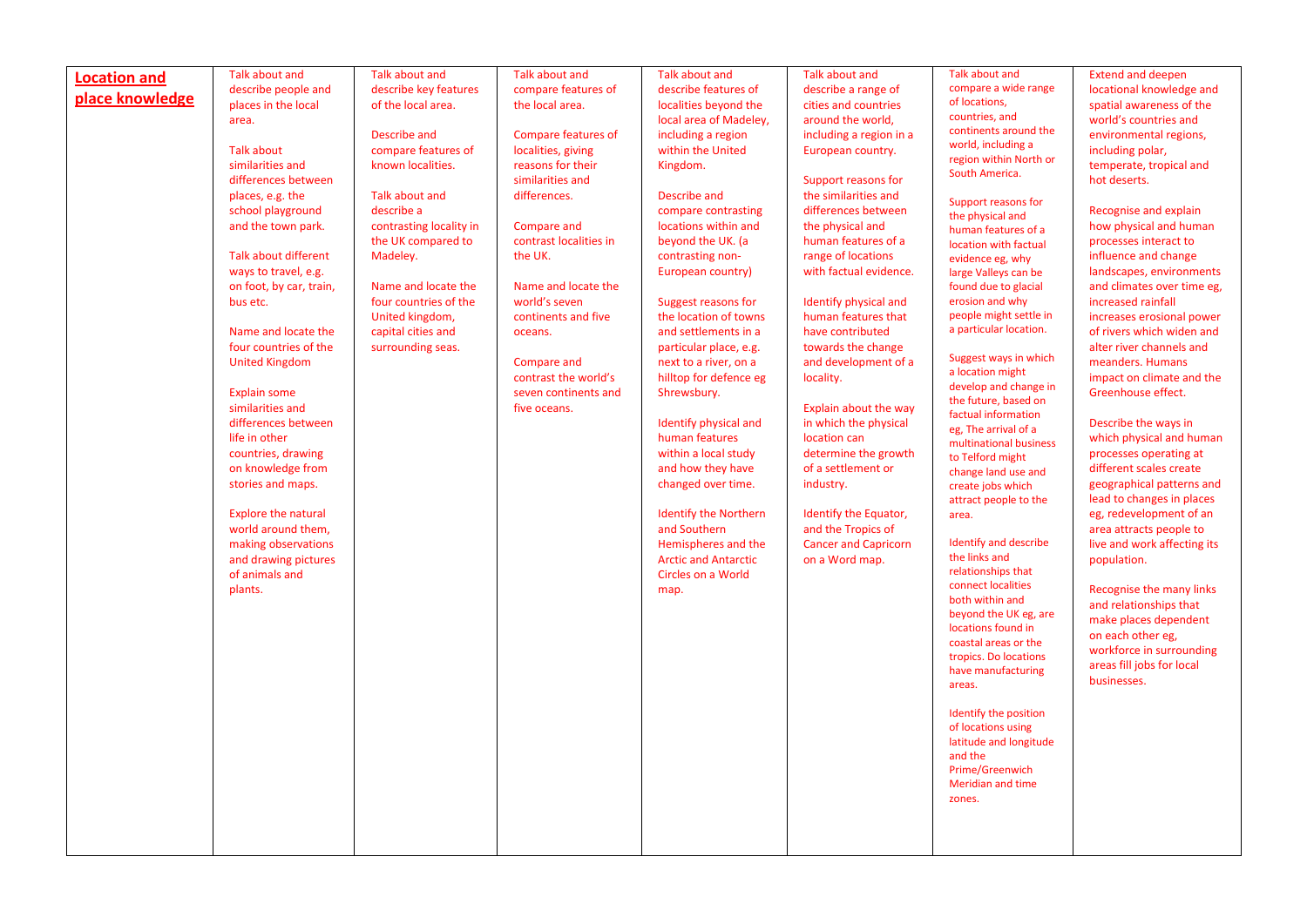| <b>Human and</b><br>physical | <b>Describe</b><br>physical features<br>e.g. beach, cliff,<br>coast, forest, hill,<br>mountain, sea,<br>river, soil, valley,<br>season,<br>vegetation,<br>season, weather.<br>Use simple<br>geographical<br>words to<br>describe human<br>features e.g.<br>city, town,<br>village, factory,<br>farm, house,<br>office, port,<br>harbour, shop.<br>Know some<br>similarities and<br>differences<br>between the<br>natural world<br>around them<br>and contrasting<br>environments,<br>drawing on their<br>experiences and<br>what has been<br>read in class. | Talk about and<br>describe the<br>seasons and the<br>changes that<br>take place in<br>spring, summer,<br>autumn, winter<br>in the UK.<br>Talk about and<br>describe<br>features of<br>landmarks within<br>the locality eg,<br>size, elevation<br>Identify and<br>describe<br>patterns and<br>changes within<br>the local<br>environment eg,<br>amount of litter<br>and rainfall. | Identify and<br>locate hot and<br>cold areas of the<br>world in relation<br>to the Equator<br>and the North<br>and South Poles.<br>Talk about and<br>describe the<br>function of<br>features and<br>landmarks within<br>a locality eg, the<br>purpose of a<br>port.<br>Describe and<br>compare<br>patterns and<br>changes within<br>the local<br>environment eg,<br>population, land<br>use | Identify a range<br>of simple<br>physical<br>processes, e.g.<br>formation of<br>rivers,<br>mountains,<br>volcanoes and<br>earthquakes.<br>Identify a range<br>of simple human<br>processes, e.g.<br>types of<br>settlement and<br>land use.<br><b>Identify simple</b><br>geographical<br>patterns, e.g.<br>number and type<br>of hotels on a<br>seafront.<br><b>Identify and</b><br>describe the way<br>in which physical<br>and human<br>processes can<br>change the<br>features of a<br>locality eg,<br>coastal erosion<br>creating caves<br>and stacks and<br>building of<br>structures alter<br>the landscape. | Identify an<br>increasing range<br>of physical<br>processes, e.g.<br>climate zones<br>and biomes.<br>Identify an<br>increasing range<br>of human<br>processes, e.g.<br>economic activity<br>including trade<br>links.<br>Give simple<br>explanations for<br>the location of<br>human and<br>physical features<br>within a locality.<br>Recognise and<br>describe a wide<br>range of<br>geographical<br>patterns eg,<br>population size,<br>hours of sunshine<br>variation. | Identify a range<br>of physical<br>processes, e.g.<br>vegetation belts<br>and the water<br>cycle.<br>Identify a range<br>of human<br>processes, e.g.<br>distribution of<br>natural<br>resources<br>including<br>energy, food,<br>minerals and<br>water.<br>Identify and<br>describe in<br>detail the<br>impact of<br>change on the<br>lives of people in<br>a given locality.<br>Compare and<br>contrast an<br>increasing range<br>of geographical<br>patterns eg,<br>voluntary and<br>involuntary<br>migration. | Understand the key<br>processes in physical<br>geography relating<br>to geographical<br>timescales and plate<br>tectonics,<br>weather/weathering,<br>climate and climate<br>change, glaciation &<br>coasts.<br>Understand the key<br>processes in human<br>geography relating<br>to population and<br>urbanisation,<br>international<br>development,<br>economic activity<br>and use of natural<br>resources.<br>Recognise that the<br>environment in the<br>place and the lives of<br>the people who live<br>there are affected by<br>actions and events in<br>other places eg, the<br>building of a dam<br>affects the amount<br>of water further<br>down the river for<br>other settlements. |
|------------------------------|-------------------------------------------------------------------------------------------------------------------------------------------------------------------------------------------------------------------------------------------------------------------------------------------------------------------------------------------------------------------------------------------------------------------------------------------------------------------------------------------------------------------------------------------------------------|----------------------------------------------------------------------------------------------------------------------------------------------------------------------------------------------------------------------------------------------------------------------------------------------------------------------------------------------------------------------------------|---------------------------------------------------------------------------------------------------------------------------------------------------------------------------------------------------------------------------------------------------------------------------------------------------------------------------------------------------------------------------------------------|--------------------------------------------------------------------------------------------------------------------------------------------------------------------------------------------------------------------------------------------------------------------------------------------------------------------------------------------------------------------------------------------------------------------------------------------------------------------------------------------------------------------------------------------------------------------------------------------------------------------|----------------------------------------------------------------------------------------------------------------------------------------------------------------------------------------------------------------------------------------------------------------------------------------------------------------------------------------------------------------------------------------------------------------------------------------------------------------------------|------------------------------------------------------------------------------------------------------------------------------------------------------------------------------------------------------------------------------------------------------------------------------------------------------------------------------------------------------------------------------------------------------------------------------------------------------------------------------------------------------------------|-------------------------------------------------------------------------------------------------------------------------------------------------------------------------------------------------------------------------------------------------------------------------------------------------------------------------------------------------------------------------------------------------------------------------------------------------------------------------------------------------------------------------------------------------------------------------------------------------------------------------------------------------------------------------------------------------|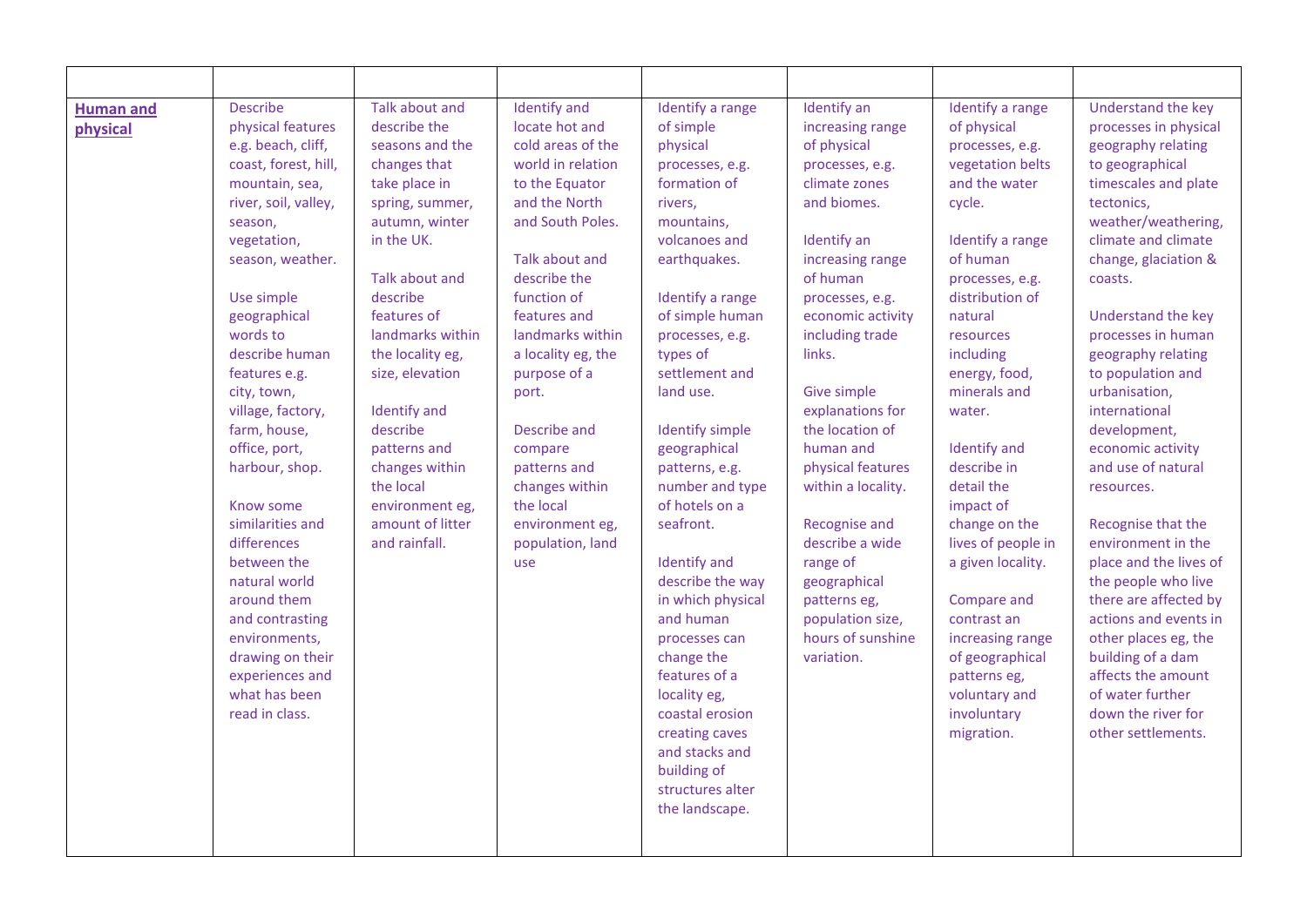| <b>Sustainability</b> | Talk about the<br>things I like and<br>don't like about<br>the local<br>environment.<br>Talk about what<br>people do in the<br>local environment<br>eg, their jobs. | <b>Express thoughts</b><br>and views about a<br>locality.<br>Talk about how<br>people can affect<br>the environment<br>they live in. | Give reasons for<br>thoughts and views<br>about a locality.<br>Talk about and<br>describe how<br>people try to<br>improve and<br>sustain their<br>environment eg,<br>litter pick, reduce<br>traffic.<br>Give reasons for<br>local<br>environmental<br>issues eg, explain<br>why cars can only<br>travel in one<br>direction on<br>Madeley high<br>street. | Justify reason,<br>thoughts and views<br>with factual<br>information.<br>Provide factual<br>evidence to<br>support ways in<br>which people can<br>improve and<br>sustain the<br>environment eg,<br>fewer cars on<br>streets leads to<br>cleaner air and less<br>pollution.<br>Use a range of<br>sources of<br>evidence to explain<br>environmental<br>issues. | Talk about and give<br>reasons for own<br>and others views<br>about changes to<br>the environment.<br>Talk about and<br>describe how<br>people's actions<br>can damage and<br>improve the<br>environment.<br>Talk about and<br>describe reasons<br>for global<br>environmental<br>issues eg, plastic in<br>oceans,<br>greenhouse effect. | Recognise and<br>describe the<br>different views<br>that people may<br>hold when<br>changes are made<br>to the<br>environment eg,<br>those in<br>favour/against a<br>housing<br>development<br>being built.<br>Talk about and<br>describe the ways<br>in which groups<br>try to manage an<br>environment's<br>sustainability eg,<br>Apley<br>Preservation<br>society, The<br><b>National Trust.</b><br>Describe how<br>decisions made<br>about places and<br>environments can<br>impact on the<br>lives of the people<br>who live there<br>both positively<br>and negatively. | <b>Recognise how</b><br>conflicting demands on<br>the environment may<br>arise, describe and<br>compare different<br>approaches to<br>managing<br>environments eg,<br>limiting tourist visitors<br>to a particular area of a<br>National Park so only a<br>small area is affected<br>by litter and soil<br>erosion.<br>Recognise that<br>considerations of<br>sustainable<br>development affect the<br>planning and<br>management of<br>environments and<br>resources eg, local<br>coucils have to<br>consider the impact of<br>schools, roads and<br>hospitals when<br>allowing housing<br>developments to be<br>built in a local area. |
|-----------------------|---------------------------------------------------------------------------------------------------------------------------------------------------------------------|--------------------------------------------------------------------------------------------------------------------------------------|-----------------------------------------------------------------------------------------------------------------------------------------------------------------------------------------------------------------------------------------------------------------------------------------------------------------------------------------------------------|---------------------------------------------------------------------------------------------------------------------------------------------------------------------------------------------------------------------------------------------------------------------------------------------------------------------------------------------------------------|------------------------------------------------------------------------------------------------------------------------------------------------------------------------------------------------------------------------------------------------------------------------------------------------------------------------------------------|-------------------------------------------------------------------------------------------------------------------------------------------------------------------------------------------------------------------------------------------------------------------------------------------------------------------------------------------------------------------------------------------------------------------------------------------------------------------------------------------------------------------------------------------------------------------------------|------------------------------------------------------------------------------------------------------------------------------------------------------------------------------------------------------------------------------------------------------------------------------------------------------------------------------------------------------------------------------------------------------------------------------------------------------------------------------------------------------------------------------------------------------------------------------------------------------------------------------------------|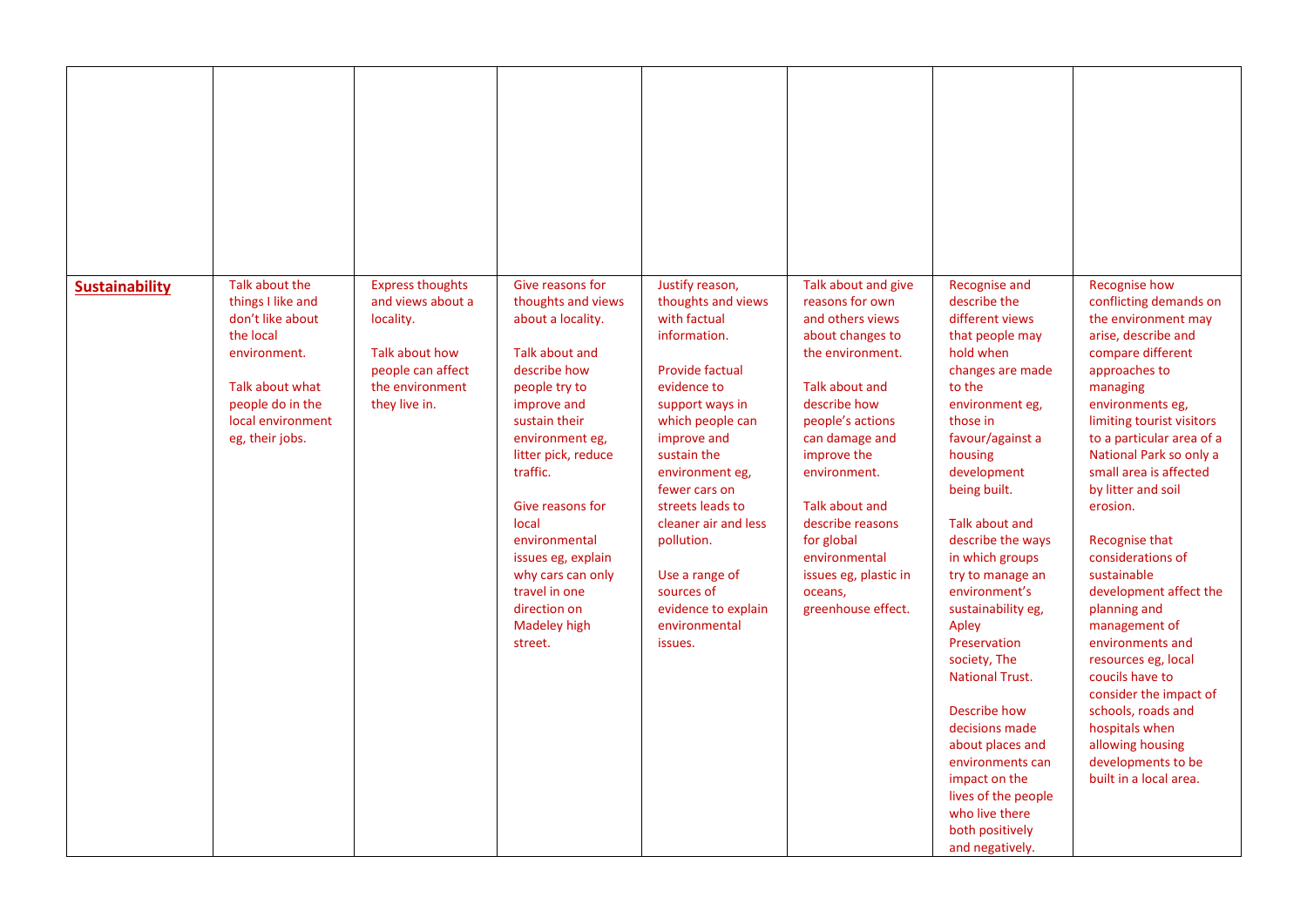| How parents can<br>help: |                                      | Geography is the study of space, place and environment.                |  |                                                                                                                                               |  |  |                                                                                                                                                |  |
|--------------------------|--------------------------------------|------------------------------------------------------------------------|--|-----------------------------------------------------------------------------------------------------------------------------------------------|--|--|------------------------------------------------------------------------------------------------------------------------------------------------|--|
|                          |                                      |                                                                        |  | Geography is a way of thinking, of asking questions, and of observing and appreciating the world around us. It gives us tools we need to move |  |  |                                                                                                                                                |  |
|                          |                                      |                                                                        |  |                                                                                                                                               |  |  | about in the world, to make wise decisions about our environment, and to relate more meaningfully to people from other lands and cultures. You |  |
|                          | surroundings.                        |                                                                        |  | can help your children learn geography by offering them interesting and fun activities and by encouraging them to ask questions about their   |  |  |                                                                                                                                                |  |
|                          |                                      |                                                                        |  |                                                                                                                                               |  |  |                                                                                                                                                |  |
|                          | <b>Everyday learning experiences</b> |                                                                        |  |                                                                                                                                               |  |  |                                                                                                                                                |  |
|                          |                                      |                                                                        |  | Young children learn through their senses and experiences. They touch, feel, smell, and taste things. They run and jump and climb. They play  |  |  |                                                                                                                                                |  |
|                          |                                      | imaginary games, and they ask a million questions.                     |  | In an everyday walk, these children are beginning to understand how people relate to the Earth, how they change the environment, how          |  |  |                                                                                                                                                |  |
|                          |                                      |                                                                        |  | weather changes the character of a place, and how one place relates to another through the movement of people, things, and ideas.             |  |  |                                                                                                                                                |  |
|                          |                                      |                                                                        |  | Children's everyday play and experiences give them the basis for the geographic knowledge that they will learn in school. With just a little  |  |  |                                                                                                                                                |  |
|                          |                                      |                                                                        |  |                                                                                                                                               |  |  | encouragement and some direction, young children will develop the vocabulary, awareness, and curiosity that will help them better understand   |  |
|                          | and learn geography.                 |                                                                        |  |                                                                                                                                               |  |  |                                                                                                                                                |  |
|                          | <b>Activities to consider</b>        |                                                                        |  |                                                                                                                                               |  |  |                                                                                                                                                |  |
|                          | ٠                                    | Read with your child — especially about other places and other people. |  |                                                                                                                                               |  |  |                                                                                                                                                |  |
|                          |                                      |                                                                        |  | Keep maps and globes around the house and let your children see you use them.                                                                 |  |  |                                                                                                                                                |  |
|                          |                                      |                                                                        |  | Look and explore. Go exploring with them and become aware of your surroundings.                                                               |  |  |                                                                                                                                                |  |
|                          | $\bullet$                            |                                                                        |  | Ask, ask, ask. Ask questions about what you see. Ask about shape and color and why things are located in a particular spot.                   |  |  |                                                                                                                                                |  |
|                          | $\bullet$                            | Celebrate your own cultural heritage.                                  |  | Talk about the weather and how it changes what you wear and what you can do.                                                                  |  |  |                                                                                                                                                |  |
|                          | $\bullet$<br>$\bullet$               |                                                                        |  | Experiment with other cultures. Eat their food and sing their songs. Find out where in the world these cultures are found.                    |  |  |                                                                                                                                                |  |
|                          | $\bullet$                            | Talk about where ideas, products, and people come from.                |  |                                                                                                                                               |  |  |                                                                                                                                                |  |
|                          | $\bullet$                            |                                                                        |  | Travel in different ways: Bus, car, bicycle, subway train. Jumping, running, climbing.                                                        |  |  |                                                                                                                                                |  |
|                          |                                      |                                                                        |  | Plan a longer journey with your child using maps or the internet eg, google maps and google street view.                                      |  |  |                                                                                                                                                |  |
|                          | $\bullet$                            |                                                                        |  | Compare any new location with your home location ie, house, street, town, country.                                                            |  |  |                                                                                                                                                |  |